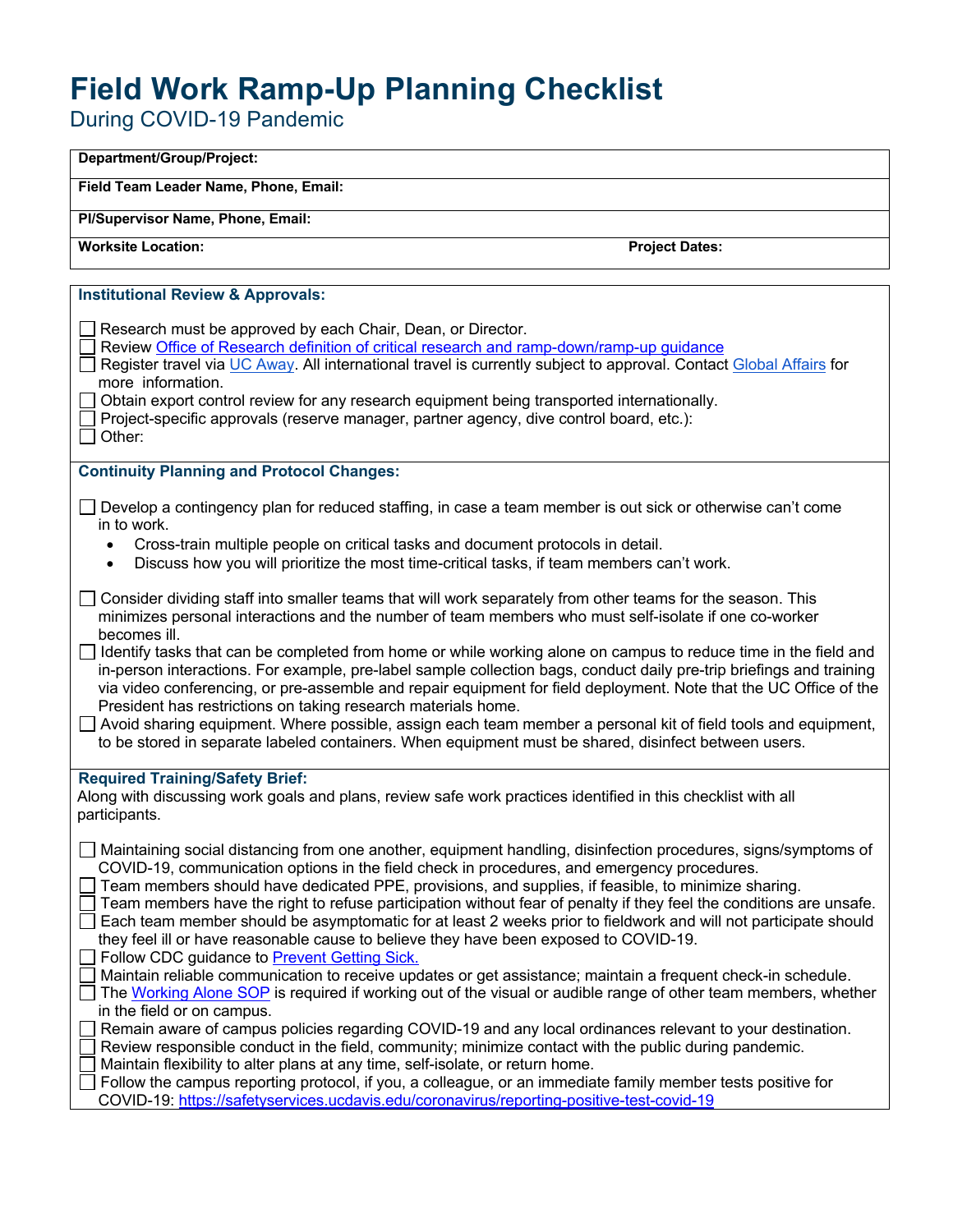| <b>Transportation to Worksite:</b>                                                                                                                                                                                                                                                                                                                                                                                                                                                                                                                                                                                                                                                                                                                                            |
|-------------------------------------------------------------------------------------------------------------------------------------------------------------------------------------------------------------------------------------------------------------------------------------------------------------------------------------------------------------------------------------------------------------------------------------------------------------------------------------------------------------------------------------------------------------------------------------------------------------------------------------------------------------------------------------------------------------------------------------------------------------------------------|
| Avoid public transportation.<br>Meet at the worksite (each crewmember should have their own field vehicle).<br>Depending on the history of the vehicle, all common areas should be wiped with a sanitizing agent prior to and<br>upon completion of field transportation for the day.<br>Other precautions:                                                                                                                                                                                                                                                                                                                                                                                                                                                                   |
| <b>Provisions:</b>                                                                                                                                                                                                                                                                                                                                                                                                                                                                                                                                                                                                                                                                                                                                                            |
| Each participant should be responsible for their own field provisions for the day.<br>Water, food, snacks, etc., should all be prepared and brought from home, if possible.<br>Each crewmember should have at least two gallons of drinking water available per workday.<br>If coolers are used, each team member should have their own assigned cooler.<br>Stops to make purchases in the field should be kept to a minimum in order to lessen contact with the public.<br>For overnight trips, ensure extra lodging is available to maintain social distancing, i.e. single rooms, single tents<br>Other precautions:                                                                                                                                                       |
| <b>Fueling Vehicles/Service Stops:</b>                                                                                                                                                                                                                                                                                                                                                                                                                                                                                                                                                                                                                                                                                                                                        |
| Maintain social distancing from anybody who is at the fuel location, store, etc.<br>Be cognizant of what you touch at any service stations, stores, etc., sanitize hands prior to re-entering your<br>vehicle.<br>$\Box$ Use disinfecting wipes on handles and buttons before you touch them (if available).<br>After fueling, use a hand sanitizer with at least 60% alcohol. Wash your hands for at least 20 seconds when you<br>get home or somewhere with soap and water.<br>Other precautions:                                                                                                                                                                                                                                                                           |
| <b>General Safe Practices:</b>                                                                                                                                                                                                                                                                                                                                                                                                                                                                                                                                                                                                                                                                                                                                                |
| Maintain social distancing of at least 6 feet, whenever feasible<br>Keep from touching face (specifically eyes, mouth and nose)<br>Wear a face covering in common areas, while in proximity to others; follow local public health requirements and<br>campus guidance.<br>Wash hands with soap and water frequently for at least 20 seconds<br>Use hand sanitizer (>60% alcohol) when soap and water are not available<br>Cover coughs and sneezes; cover your mouth and nose with a tissue when you cough or sneeze, or use the<br>inside of your elbow. Throw used tissues in the trash and immediately wash your hands.<br>Clean and disinfect frequently touched surfaces.<br>If cough develops, wear a face covering to prevent spread via saliva droplets; return home. |
| <b>Supplies, Cleaning, &amp; Disinfection:</b><br>Shared surfaces, equipment and gear should be cleaned, disinfected and dried before use. Any disinfecting product<br>used should be on the EPA List-N, e.g. Clorox disinfecting wipes, Lysol multi-surface cleaner, Envirocleanse-A,<br>Peroxide Multisurface Cleaner & Disinfectant.                                                                                                                                                                                                                                                                                                                                                                                                                                       |
| Hand soap and extra water for handwashing<br>Hand sanitizer (>60% alcohol)<br>Single-use paper towels<br>Disposable gloves<br>Disinfectant:<br>Extra face covers<br>Personal water bottles<br>Carry a thermometer in your first aid kit<br>Other:                                                                                                                                                                                                                                                                                                                                                                                                                                                                                                                             |